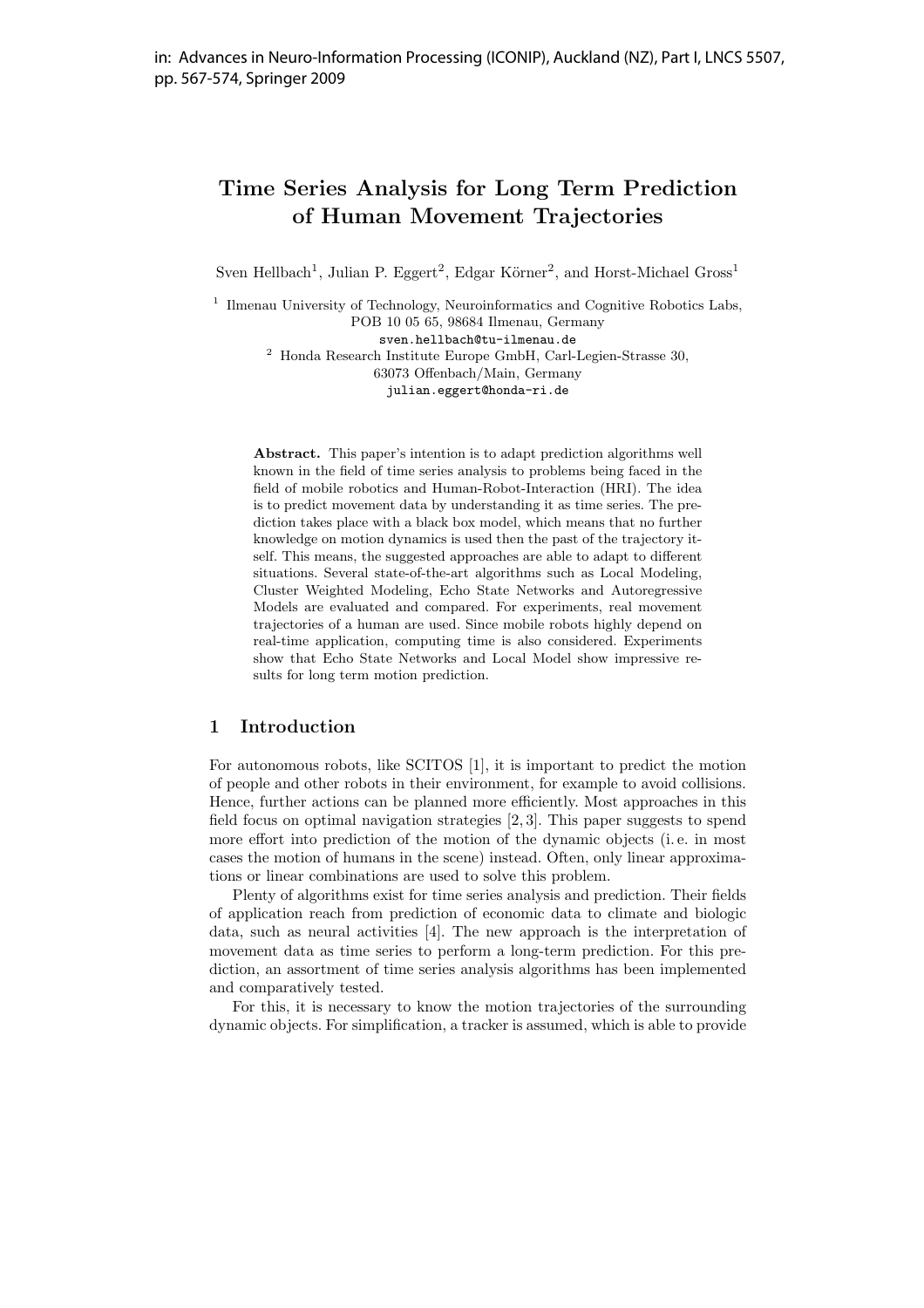

Fig. 1. The observed trajectory (green) is to be predicted (red) for up to 500 time steps (about 8.3 sec. at 60 Hz). This is achieved only by exploiting the past trajectory's characteristics using a window (yellow) of D points equally spaced with interval T.

such trajectories in real-time. A possible tracker to be used is presented in [5]. In this case, the given trajectory of the motion can be interpreted as a time series T with values  $s_i$  for time steps  $i = 0, 1, \ldots, n - 1$ :  $\mathcal{T} = (\mathbf{s}_0, \mathbf{s}_1, \ldots, \mathbf{s}_{n-1})$ .

The next section introduces our time series analysis approach to mobile robotics and techniques chosen to be tested. In section 3 the comparing experiments with their conditions and results are presented, while the paper concludes in section 4.

# 2 Time Series Prediction

The algorithms presented in this paper are intended to be used for motion prediction to enable a more anticipative mobile robot navigation in dynamic environments. Basically, for all presented algorithms the prediction for each future point on the trajectory is done iteratively for up to 500 time steps (this corresponds to about 8.3 sec. of motion with a sampling frequency of 60 Hz) (Fig. 1).

The prediction in general takes place with the so-called black box model which means that no further background information or knowledge about the motion dynamics is used than the past trajectory itself. The aspired prediction is to follow the trajectory's characteristics, only, which can be found in their past. Furthermore, no explicit trajectory models are given, to be able to freely adapt to yet unknown situations.

## 2.1 Echo State Networks

For prediction of time series, Echo State Networks are often used [6]. They have some specific features which differ from "standard" neural networks: The hidden layer consists of neurons which are randomly connected. When the connectivity is low, this layer provides independent output trajectories. For this reason, the hidden layer is also called "reservoir". Furthermore, there are neurons which are connected to loops in the reservoir, so that past states "echo" in the reservoir. That is the reason, why only the actual time series value is needed as input.

Another characteristic of Echo State Networks is that only the output weights are adapted and learned. All other weights (input, reservoir, feedback) are chosen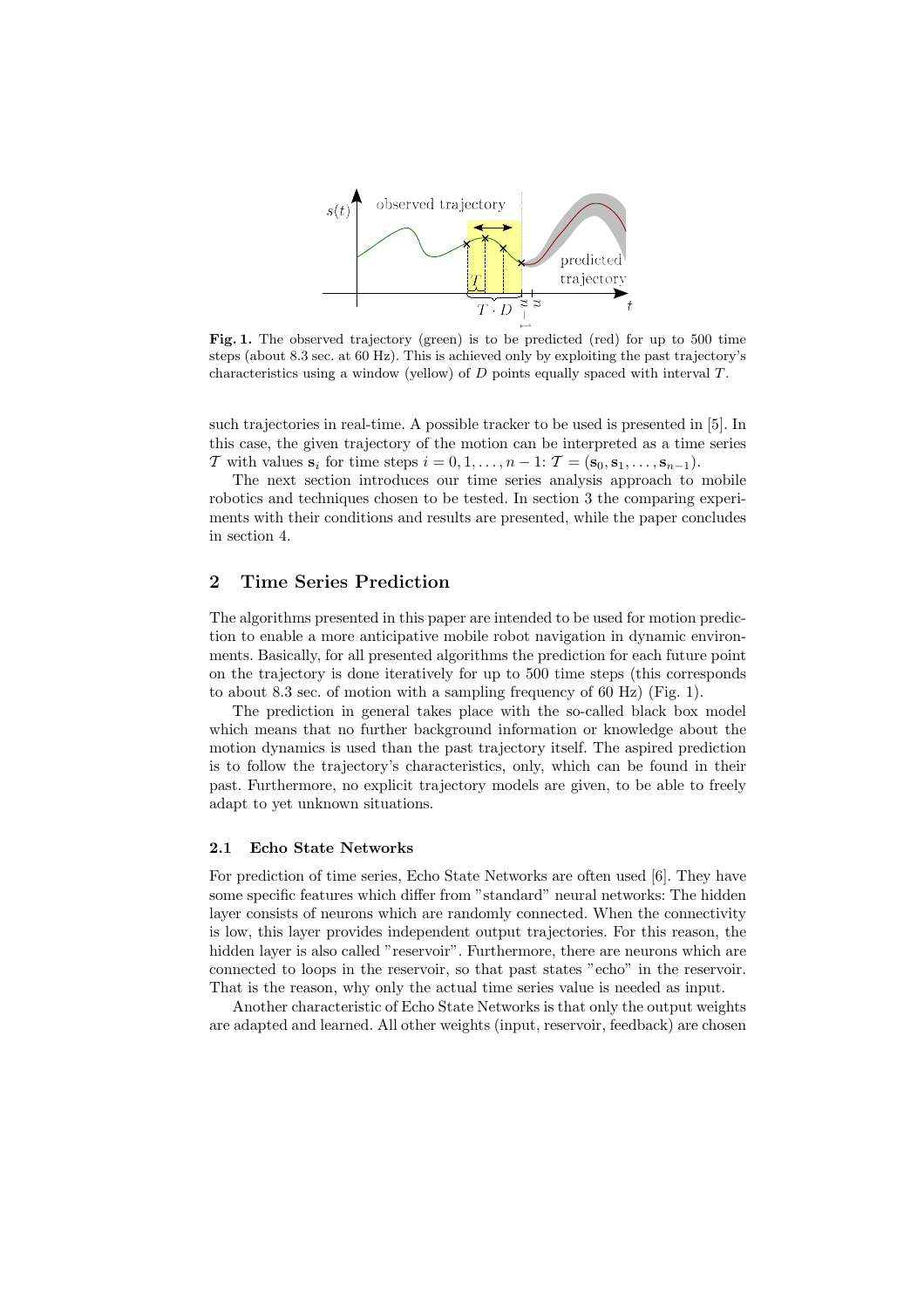randomly and stay statically. For training, the net is randomly initialized, and the training time series is used as net input step by step.

This paper suggests to use multiple instances of the network, as a kind of simple stochastic search in the parameter space. The fixed weights are initialized differrently in a random manner. All instances are trained using the same input data. During the training process, the output of each network is compared with the corresponding values of the training trajectory. The network showing the best prediction results for the yet unknown training data is then selected for further application.

## 2.2 Autoregressive Models

The next type of time series analysis algorithms introduced here are Autoregressive Models (AR). These models assume a linear relation in the time series which means that any time series value can be determined by using a linear combination of  $p$  previous values. The coefficients of the linear combination – the AR coefficients – have to be calculated to predict future values. Several Algorithms exist to determine these coefficients, e. g. Wiener Filter [7], Durbin-Levinson [8], and Yule-Walker [8].

## 2.3 Embedding Space

For applying the approaches in sections 2.4 and 2.5, an embedding in a higher dimensional space is necessary. This embedding can be regarded as a kind of the well known sliding window approach. An observation window with size  $T \cdot D$  is put on the trajectory (Fig. 1). Each T-th time step from this window is used to generate this *regular embedding*. So the time series is transformed into a D-dimensional space - the *embedding space*. To each embedding  $\mathbf{e}_t =$ u<br>7 st,  $s_{t-1}, s_{t-2}, \ldots, s_{t-(D-1)T}$  belongs an output  $o_t$ , which stands for the successor  $s_{t+1}$  of the selected window.

The two introduced parameters  $T$  and  $D$  don't need to be defined by hand. Time series analysis offers techniques to automatically determine these parameters [4]. In our work, we used genetic algorithms to find the best suited embedding dimension.

## 2.4 Local Modeling

Local Modeling, which is described in [9], is based on the aforementioned regular embedding. The principle idea is a simple nearest neighbor search in the embedding space of the last point in the time series  $e_{n-1}$  for which the prediction needs to be calculated.

In the general case, a polynomial is estimated for prediction describing the relationship between embedding  $e_i$  and output  $o_i$ . The nearest neighbors are used to decide the polynomial's coefficients  $\bf{v}$  applying linear regression. In practice, the polynomial degree q is usually low. Often it is enough to use  $q = 0$  (Local Averaging Model) or  $q = 1$  (Local Linear Model).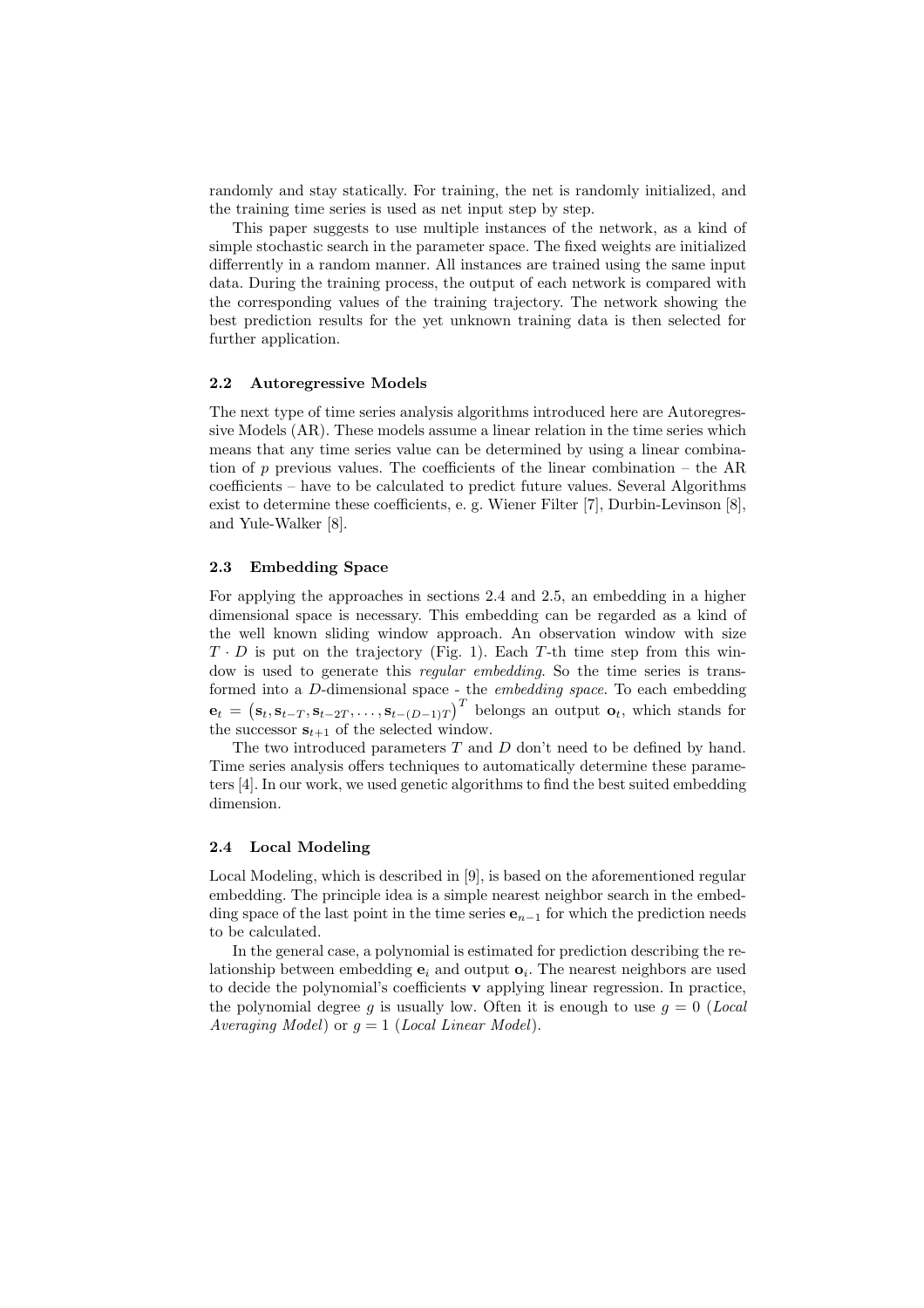

Fig. 2. Example of movement data from the University of Glasgow. Data is available for the body limbs shown in (a) and an exemplary trajectory of the movement of the left ankle while walking in circles (b).

After determining the coefficients, the prediction is calculated using the same polynomial interpolation. To get good prediction results, it is crucial to choose proper parameters, such as the embedding parameters  $T$  and  $D$  and the number of the nearest neighbors  $N$ . Especially with higher polynomial degrees, the algorithm is extremely sensitive to the choice of these parameters. Therefore, an evolutionary algorithm was implemented which often leads to good results as recommended in [9].

## 2.5 Cluster Weighted Modeling

The Cluster Weighted Modeling, which is described in [9], is also operating in the embedding space. The viewpoint lies not on single embedding points like in the Local Modeling. Now the embedding space is clustered and covered with Gaussians.

An Expectation-Maximization-algorithm (EM-algorithm) can be used to optimize most of the algorithm's parameters. The whole algorithm can be found in detail in [9]. Only the number of clusters and the cluster function remain to be chosen manually. All other parameters are initialized randomly and adapted using the optimization. As cluster function, similar functions like the Local Modeling polynomials, can be used. Since, calculation time strongly depends on the number of clusters, the values of these parameters should not be too high for an online application.

# 3 Motion Prediction

The algorithms presented in this paper are intended to be used for motion prediction to enable a mobile robot navigating in dynamic environments. To be comparable and reproducible, movement data taken from the University of Glasgow [10] is used. This benchmark data is available as 3D coordinate representation for each limb of a human performing a certain action, e. g. walking (see Fig. 2). Using this data is even more challenging, because several basic motions are combined (i. e. intrinsic movement, e. g of the foot combined with the walking direction). The data set consists of 25 trajectories containing 1,500 up to 2,500 sampled points in Cartesian space.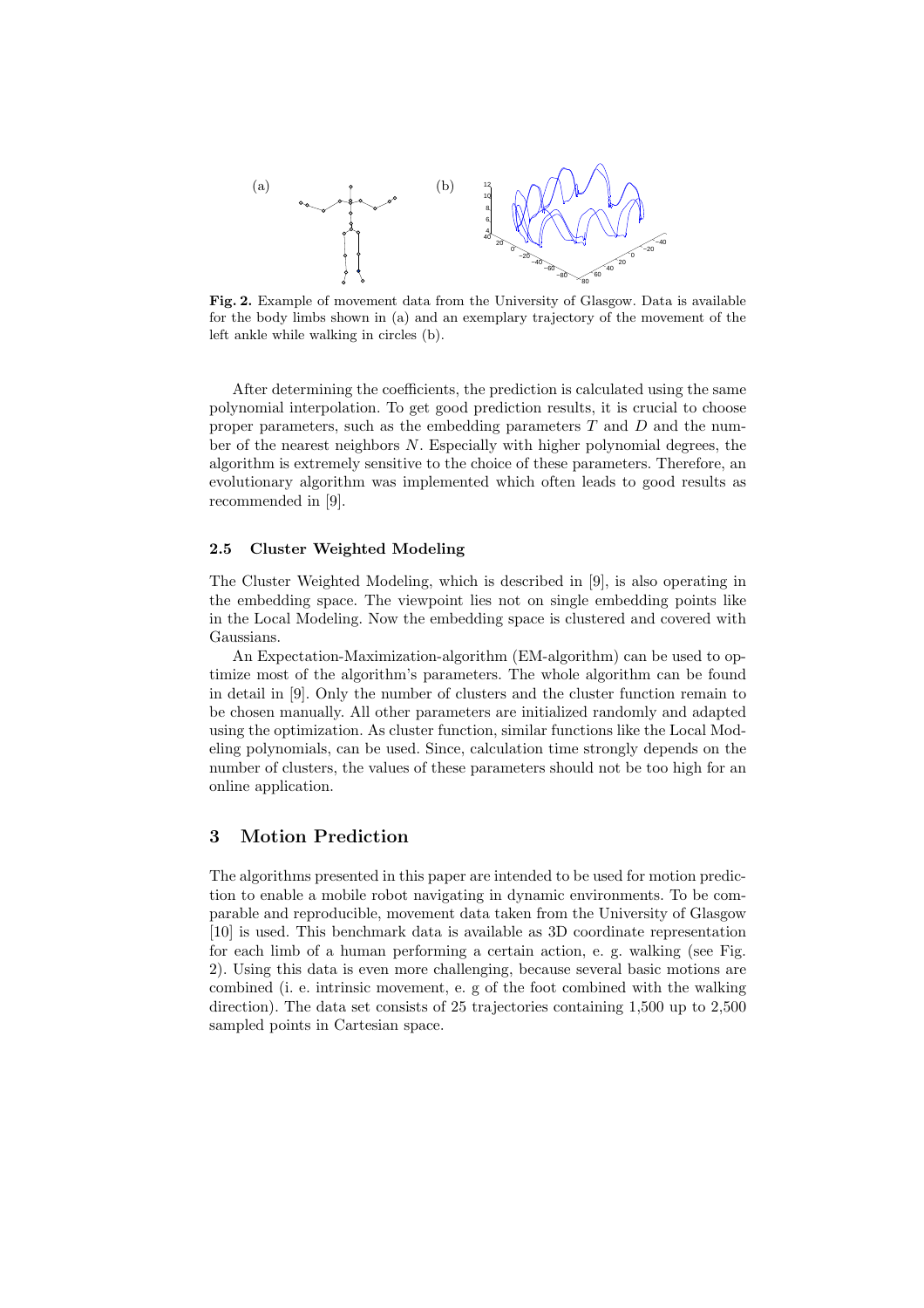#### 3.1 Test Conditions

The movement data has a resolution of 60 time steps per second, so that an average prediction horizon of about 500 steps corresponds a prediction of 8.3 seconds into the future at 60 Hz. Present movement prediction techniques are designed to predict an objects position for the next time frame or at least to gap a loss of the object during a only a few frames.

Quality Measures For comparing the prediction results, some kind of quality measures for comparison are necessary. The used quality measures are based on the normalized mean square error NMSE. Hence, the standard mean square error is normalized using the variance  $\sigma^2$  of the time series.

$$
NMSE = \frac{1}{N \cdot \sigma^2} \sum_{i=1}^{N} (\mathbf{s}_i^{pred} - \mathbf{s}_i^{orig})^2 = \frac{MSE}{\sigma^2}
$$
(1)

Since the trajectories are three-dimensional and dimensions with greater difference suppose to be more important, the highest variance of all dimensions is used as normalization.

Two different kinds of the defined measure are used. The first one, the short term error  $STE$ , is responsible for evaluating a short period of the prediction. It uses the first  $N = 75$  prediction steps (which means 1.25 sec) with a weighting of  $\frac{1}{f}$  for the f-th prediction step. On the other hand, the performance is evaluated using the long term error  $LTE$ , which uses all prediction steps with a weighting of  $1/\sqrt{f}$ , since some of the algorithm show the tendency to drift away

Reference Algorithms Additional simple reference algorithms were used that should be outperformed clearly to get a useful prediction. The first algorithm is a simple repetition of the last time series value and is called constant algorithm in the following. Also a linear algorithm is used as reference. This algorithm simply does a linear approximation in the last two points in the time series. The result of the better one is used as reference.

## 3.2 Experimental Results and Comparison

The following tests show the advantages and disadvantages of the different algorithms presented here. For the application, a number of parameters had to be decided to apply the algorithms. The values presented in the following are chosen after extensive test, which are not discussed here.

Especially for Echo State Networks the choice of the parameters is important. It has shown that the scaling of the weights is essential. The feedback weights  $w_{back}$  must be scaled very low (ca. 10<sup>-20</sup>) to guarantee stable networks dynamics.

As input for the Wiener Filter the embedding presented in section 2.3 is used instead of only using the last  $p$  values. Experiments show that using the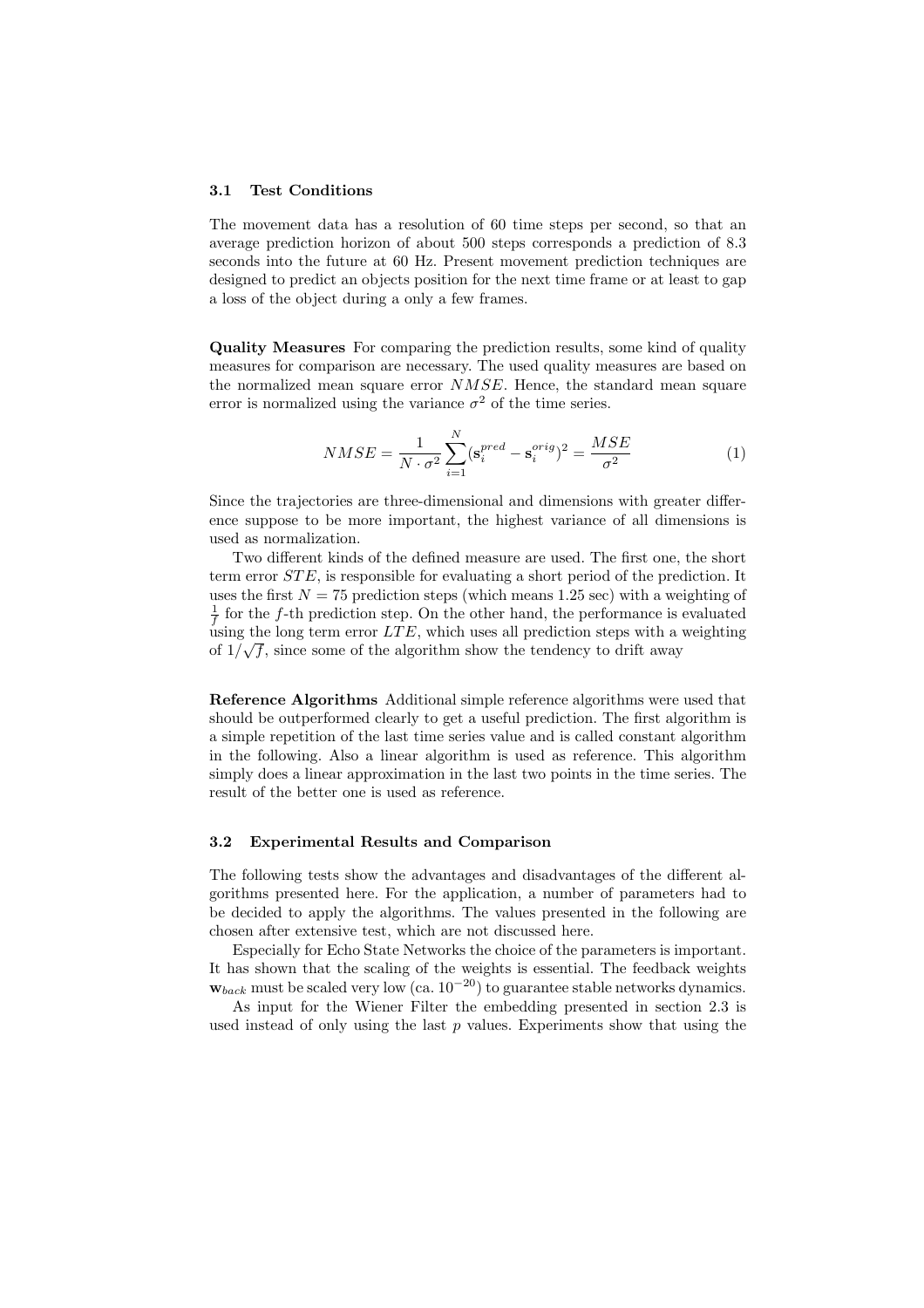

Fig. 3. The graphs shows the  $STE$  (a) and  $LTE$  (b) plotted for each of the investigated algorithms. The ordinate is scale logarithmically. Hence, lower values mean a better prediction. The error bars represent the standard deviation from the mean. For the ST E, all results lie relatively close together while the reference algorithm (red line) can only beaten clearly by the Echo State Networks. Longer predictions show more differences in the results of the algorithms. Also the mean errors are higher than  $STE$ , as being expected in longer predictions. The reference is beaten more clearly in general. Local Average Models (LAM) and Echo State Networks show the best results.

embedding leads to better results. For the other Autoregressive Models values around  $p = 100$  for AR depth often lead to the best results.

For generating the embedding, the number of histogram bins for calculating the mutual information has to be specified. Proper values are between 15 and 30. In most cases, the smaller value is used to keep the calculation time low. To fasten the whole embedding procedure, not every embedding point is used for the classification in true and false neighbors, but a random selection of around 5-10% of the time series embedding points.

In the prediction of movement data, the Echo State Networks lead to the best results for the  $STE$  as it is shown in Fig. 3(a), while for long term prediction Local Models have slightly better results (Fig. 3(b)). The Autoregressive Models perform barely better than the reference. Here the Durbin-Levinson algorithm achieves the best prediction quality. Cluster Weighted Models show the worst performance, and their mean errors stay even behind the simple reference algorithms. The best algorithms still beat the simple references clearly and are able to predict movements for several seconds (about 100 prediction steps) very well.

The choice of the number of neurons in the Echo State Network reservoir, for example, has only a minor effect. In tests the difference in the prediction results of movement data between 25 and 250 neurons were insignificant. It can be presumed that the structure of the movement data does not allow a higher accuracy in the prediction unlike other chaotic time series [6].

The evaluation discussed in the previous paragraphs used a time horizon of 1000 time steps for training. Towards, online application such a long training phase would mean to observe the person for several seconds. Since, this is not possible in most cases, the tests depicted in Fig. 4 are tested with less data. Only 300 time steps of the trajectory are used now. Those 300 points in time are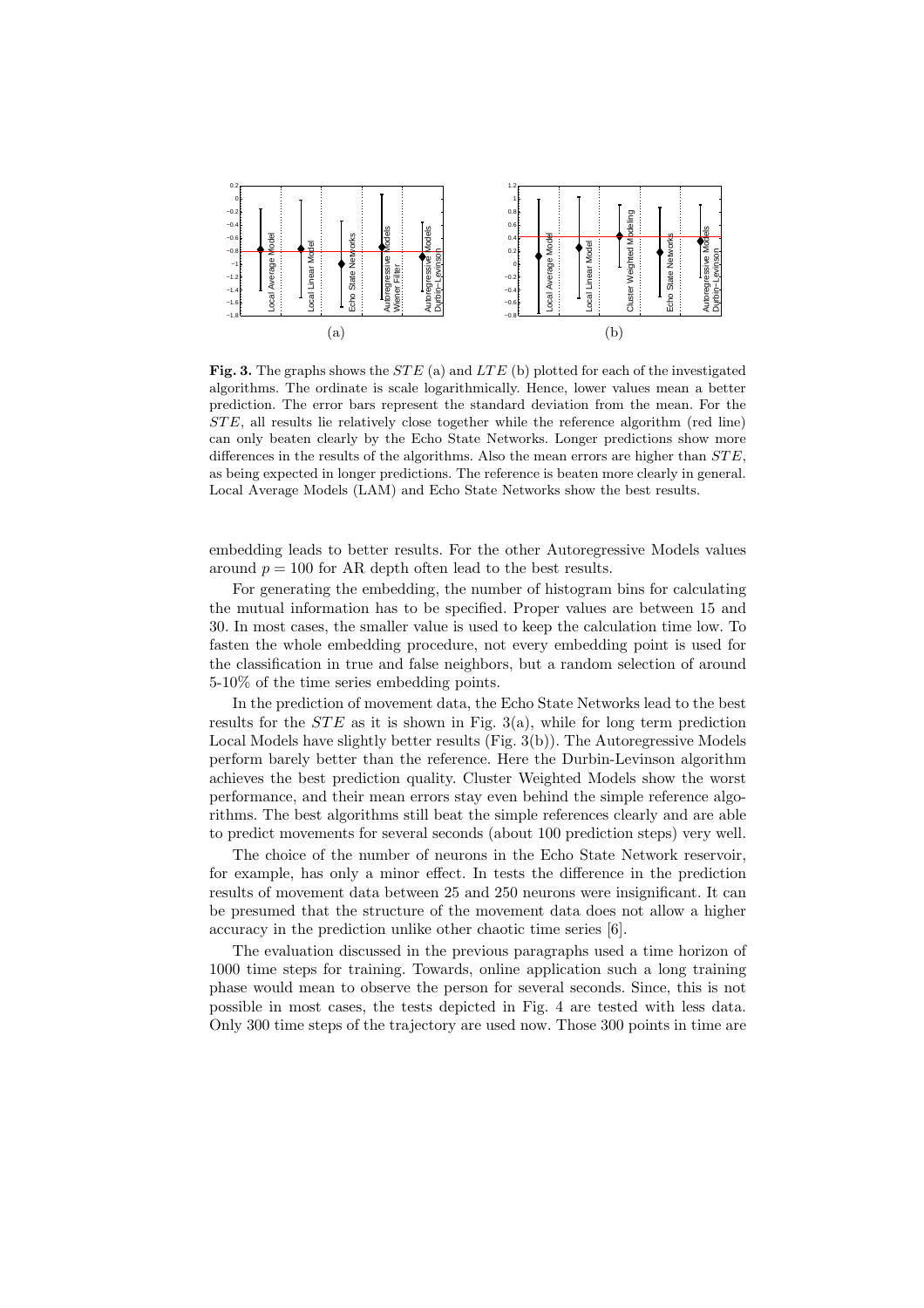

Fig. 4. The graphs show the  $STE$  (a) and  $LTE$  (b) plotted for the most promising algorithms of the previous tests (Local Average Model (LAM), Local Linear Model (LLM), and Echo State Networks ESN) in a similar fashion as in Fig. 3. Each plot is separated into 3 sections. From left to right, these sections show the results for the test with the subsampled trajectory, the interpolated trajectory, and the comparison with the normal trajectory.

subsampled for the three left most results in Fig.  $4(a)$  and Fig.  $4(b)$ , as it would be the case when using a slow tracker. As it can be expected, the prediction quality significantly decreases (compared to the three right most results in  $4(a)$ ) and Fig.  $4(b)$ ). A logical step at this point is to use interpolation to fill the missing gaps. A spline interpolation is used for the test in Fig. 4 to gain 300 time steps of training data again. The results can be compared to the ones using the original trajectory (see the three midway results in  $4(a)$  and Fig.  $4(b)$ ).

Calculation Time For any online application, the calculation time plays a big role, since the movement is supposed to be predicted before it continues. Since, only MatLab implementations were tested on time series with lengths around 1,000 till 2,500 time steps, only a first hint can be given here.

Autoregressive Models and Echo State Networks with lower number of neurons show a calculation time of about 3-10 ms per prediction step. This is absolutely complying with online requirements.

Local Models and Cluster Weighted Models need longer calculation times between 50 and 250 ms. In the first case (Local Models), most calculation time is spend on the search for the nearest neigbors in the high number of training data. The Cluster Weighted Models are slow because of a long optimization time (the EM-algorithm).

# 4 Conclusions and Future Works

The intention of this paper was to connect the well-known field of time series prediction and movement data handling from robotics in a consistent way. Different behaviors from the tested time series analysis algorithms were observed. Generally, it can be said that movement data behaves different than periodical and chaotic time series.